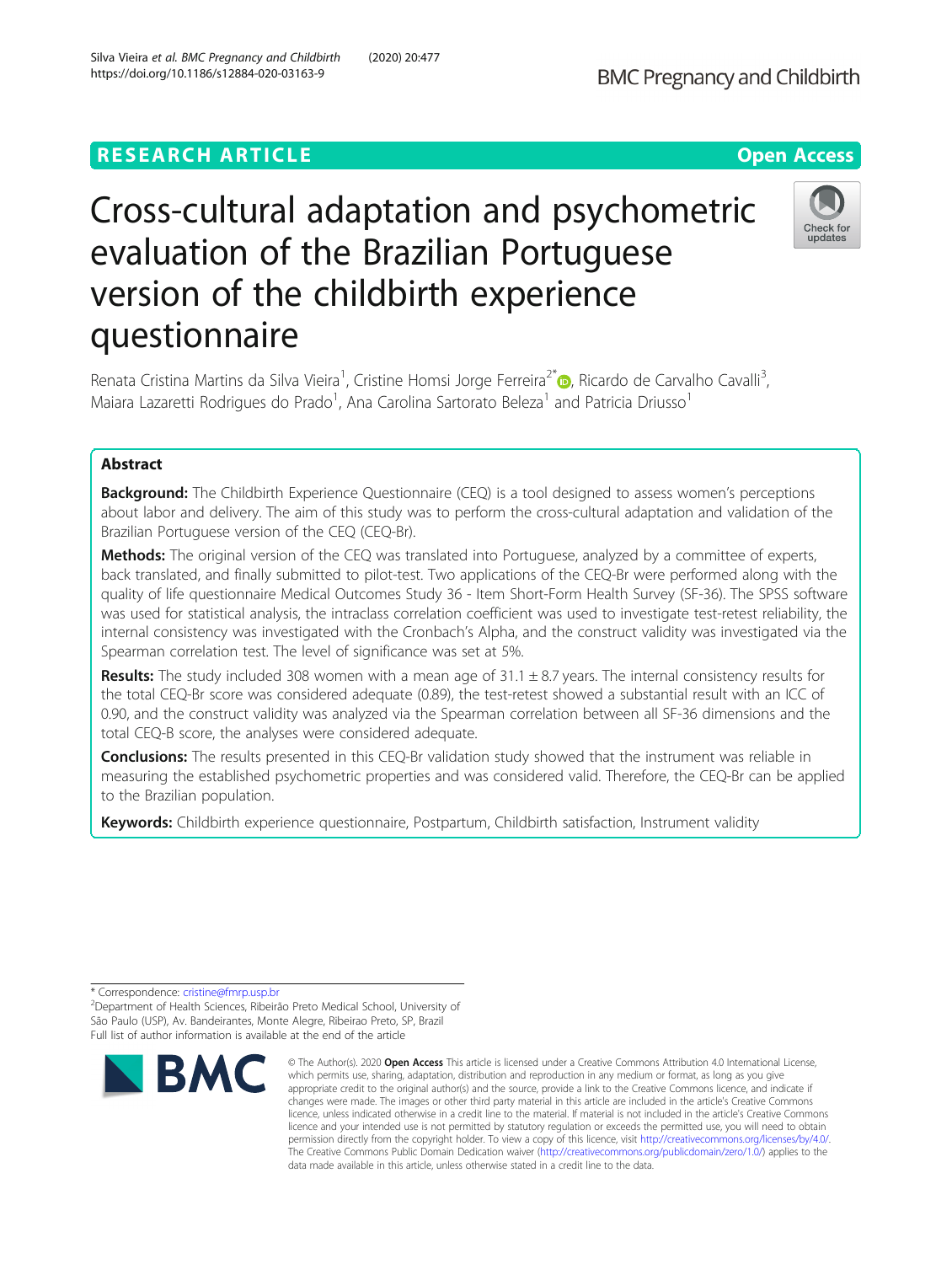## Background

Researchers and health professionals working with pregnant have shown great interest in understanding women's perceptions of their experience of childbirth and postpartum. The childbirth experience has often been correlated with both positive and negative health outcomes in postpartum women [\[1](#page-6-0)]. Many factors can contribute to the childbirth experience including perceived safety, participation in childbirth, pain experience, family support, obstetric care, experience of previous births, intrapartum analgesia, the pregnant woman's knowledge of the physiology of labor and delivery, and their involvement in decision making  $[1-3]$  $[1-3]$  $[1-3]$  $[1-3]$ .

Negative childbirth experiences of childbirth may give rise to feelings of maternal distress, postpartum depression, and even posttraumatic stress disorder, which may compromise subsequent pregnancies and mother-infant interactions, decreasing breastfeeding rates, and affecting the psychomotor development of the child  $[1-3]$  $[1-3]$  $[1-3]$  $[1-3]$ .

Given the need to assess women's experience of labor and delivery, Dencker et al. (2010) [[3\]](#page-6-0) developed and validated the Childbirth Experience Questionnaire (CEQ) in Swedish. The CEQ is a multidimensional instrument with four dimensions: own capacity, professional support, perceived safety, and participation in labor and delivery. This instrument was subsequently validated in Spain [[2](#page-6-0)], the United Kingdom [[4\]](#page-6-0), China [\[5](#page-6-0)], and Iran [[6\]](#page-6-0). In all studies, the instrument was considered valid and reproducible, as seen in Table 1.

In Brazil, there are no validated instruments to assess women's experience of childbirth and the use of a validated questionnaire seems essential for planning and implementing care strategies that can contribute to a positive childbirth experience for Brazilian women. The aim of this study was to perform the cultural adaptation and validation of the Brazilian Portuguese version of the CEQ (CEQ-Br).

## Method

## Participants, inclusion and exclusion criteria

This is a methodological validity study. The participants were recruited from all over Brazil through social media, from May to December 2017.

The eligibility criteria to participate were: to be over 18 years old and able to read and write in Portuguese, to have had vaginal delivery in the last month following single usual-risk, full-term pregnancy (37 to 42 weeks of gestation) and with no maternal or neonatal diseases. The sample size of this study followed the recommendation of ten times the number of questions of the instrument being validated [\[7](#page-6-0)].

The study was approved by the Research Ethics Committee of the Federal University of São Carlos, registration number 1406843. All participants agreed to

Author Year Country Participants/ Postpartum Period **Reliability** Validity Internal consistency Dencker et al. 2010 [[3](#page-6-0)] Sweden 920 primiparous women with vaginal delivery, emergency cesarean section, instrumental assistance and oxytocin during labor. Up to 1 month postpartum Good Good Own Capacity: 0.82 Professional Support: 0.88 Perceived Safety: 0.78 Participation: 0.62 Walker et al. 2015 [[4](#page-6-0)] United Kingdom 350 primiparous women who had vaginal birth One month postpartum Substantial Substantial Cronbach's Alpha: 0.90 Own Capacity: 0.79 Professional Support: 0.94 Perceived Safety: 0.94 Participation: 0.72 Soriano-Vidal et al. 2016 [[2\]](#page-6-0) Spain 364 primiparous and multiparous women who had vaginal delivery with or without the aid of instruments One to 3 months postpartum Good Good Cronbach's Alpha: 0.88 Own Capacity: 0.80 Professional Support: 0.90 Perceived Safety: 0.76 Participation: 0.68 Zhu et al. 2019 [\[5\]](#page-6-0) China 1747 primiparous and multiparous women who had spontaneous vaginal delivery Two to 3 days postpartum Good/ satisfactory Good Cronbach's Alpha: 0.88 Abbaspoor et al. 2019 [\[6](#page-6-0)] Iran 203 women from two different hospitals with spontaneous vaginal births From first to 40 days postpartum Good Good Cronbach's Alpha: 0.82 Own Capacity: 0.71 Professional Support: 0.78 Perceived Safety: 0.69 Participation: 0.58

**Table 1** Characteristics of CEQ validations carried out in Sweden, the United Kingdom, Spain, China, and Iran

Reliability: The extent to which scores for patients who have not changed are the same for repeated measurement under several conditions Validity: The degree to which an instrument measures the construct(s) it purports to measure and Internal consistency: The degree of the interrelatedness among the items [[7](#page-6-0)]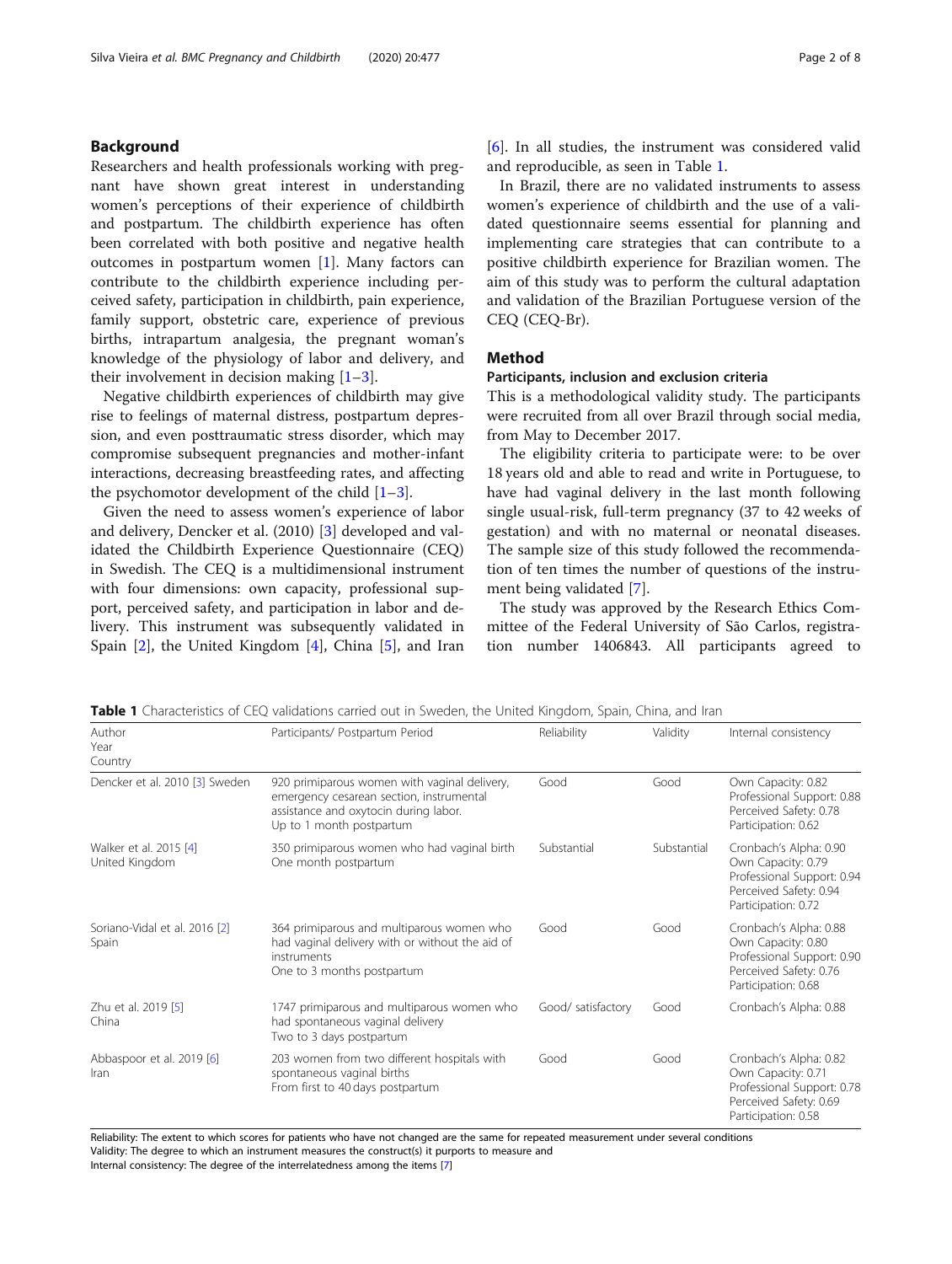participate in the study after reading the Informed Consent Form.

#### Instrument

The participants answered to the CEQ-Br and the Medical Outcomes Study 36 – Item Short-Form Health Survey (SF-36).

The CEQ questionnaire contained 22 items addressing the experience with the first childbirth, of which 19 questions contained multiple choice and predetermined answers (totally agree, mostly agree, mostly disagree, totally disagree). The other three questions were assessed using the Visual Analog Scale (VAS) [[3\]](#page-6-0). The questionnaire addresses items that assessed the following domains: Own capacity (sense of control, personal feelings during childbirth, and labor pain); Professional support (the perception of care by the obstetric team and the provision of information about childbirth); Perceived safety (sense of security and memories around childbirth); and Participation (possibility of influencing position, movement, and pain relief during labor).

For scoring, items with predetermined answers generated the following values: strongly agree - 4, mostly agree - 3, mostly disagree - 2, strongly disagree  $-1$ . However, the scoring for questions with negative word statements, corresponding to questions 3, 5, 8, 9, and 20, were reversed. For items using the VAS, the scores were converted as follows:  $0-40 = 1$ ,  $41-60 = 2$ ,  $61-80 = 3$ , and  $81-100 = 4$  [[3\]](#page-6-0).

For the calculation of the final score for the CEQ, items were aggregated to scale scores by adding up the coded values of items in each domain and dividing it by the number of items in this dimension (average). The score ranges from 1 to 4, where higher ratings reflected more positive childbirth experiences and lower scores reflected poorer experiences [\[3](#page-6-0)].

CEQ scores were analyzed by domains, and higher values showed better delivery experience, while lower values showed worse experience. Table [2](#page-3-0) describes the items of the questionnaire, as well as the need to reverse the score for the indicated questions, according to Dencker et al. 2010 [\[3](#page-6-0)].

SF-36 [[8\]](#page-6-0) assessed quality of life. It is widely used and can be applied to different populations, is licensed through The Medical Outcomes Trust, Health Assessment Lab, QualityMetric Incorporated, and Optum Incorporated, and it was validated in Brazilian Portuguese by Ciconelli et al. 1999 [\[9\]](#page-6-0). It is composed of 36 items assessing multiple aspects of quality of life in eight dimensions: physical functioning, role-physical, bodily pain, general health, vitality, social functioning, roleemotional, and mental health. It has a final score that can vary from 0 to 100, where zero corresponds to the worst general health and 100 to the best general health.

## **Translation**

The process of translation and cultural adaptation of the CEQ-Br followed the COnsensus-based Standards for the selection of health Measurement Instruments - COSMIN [[10,](#page-6-0) [11](#page-6-0)]. Firstly, authorization was requested from the author for the translation and validation of the Brazilian Portuguese version of the CEQ. Two translators fluent in the English language translated the instrument into Brazilian Portuguese. The translations were then reviewed by an expert committee composed of six people who met twice and agreed on the final version of the instrument. Subsequently, the questionnaire was sent to two different English-speaking translators for backtranslation. Finally, a pilot test was performed face-toface with 20 women to determine the instrument's clarity and coherence. There was no need to change any questions in the questionnaire.

## Procedures

Data collection was carried out online from May to December 2017. The participants accessed a website and completed an evaluation form. The form contained the following items: personal and sociodemographic data (age, education, race, marital status, housing, etc.) and obstetric data (number of children, last childbirth, place of birth, financial assistance for childbirth, professional who attended childbirth, beginning of labor, medication used, induction of labor, interventions during labor, analgesia, duration of the second stage of labor, position taken during the expulsion period, pain during labor).

After completing the assessment form, participants answered the CEQ-Br instrument and the SF-36 twice, the first time within 6 months of delivery and the second time 7 to 10 days after the first time answering it. Finally, the women reported the level of difficulty in answering the CEQ-Br (very easy, easy, neither easy nor difficult, difficult, very difficult) [[12\]](#page-6-0). The participants also informed the time it took to answer the questionnaire.

#### Data analysis

For the statistical analysis of the CEQ-Br, the following items and parameters were considered:

- 1. Internal consistency was calculated using Cronbach's alpha. Values greater than 0.70 were considered adequate [[13](#page-6-0)].
- 2. Reliability was analyzed through test-retest using the Intraclass Correlation Coefficient (ICC) test. ICC between 0.40 and 0.75 represents moderate reliability, between 0.75 and 0.90 represents substantial reliability, and greater than 0.90 represents excellent reliability [\[14\]](#page-6-0).
- 3. Construct Validity was analyzed by calculating the Spearman correlation coefficient against the scores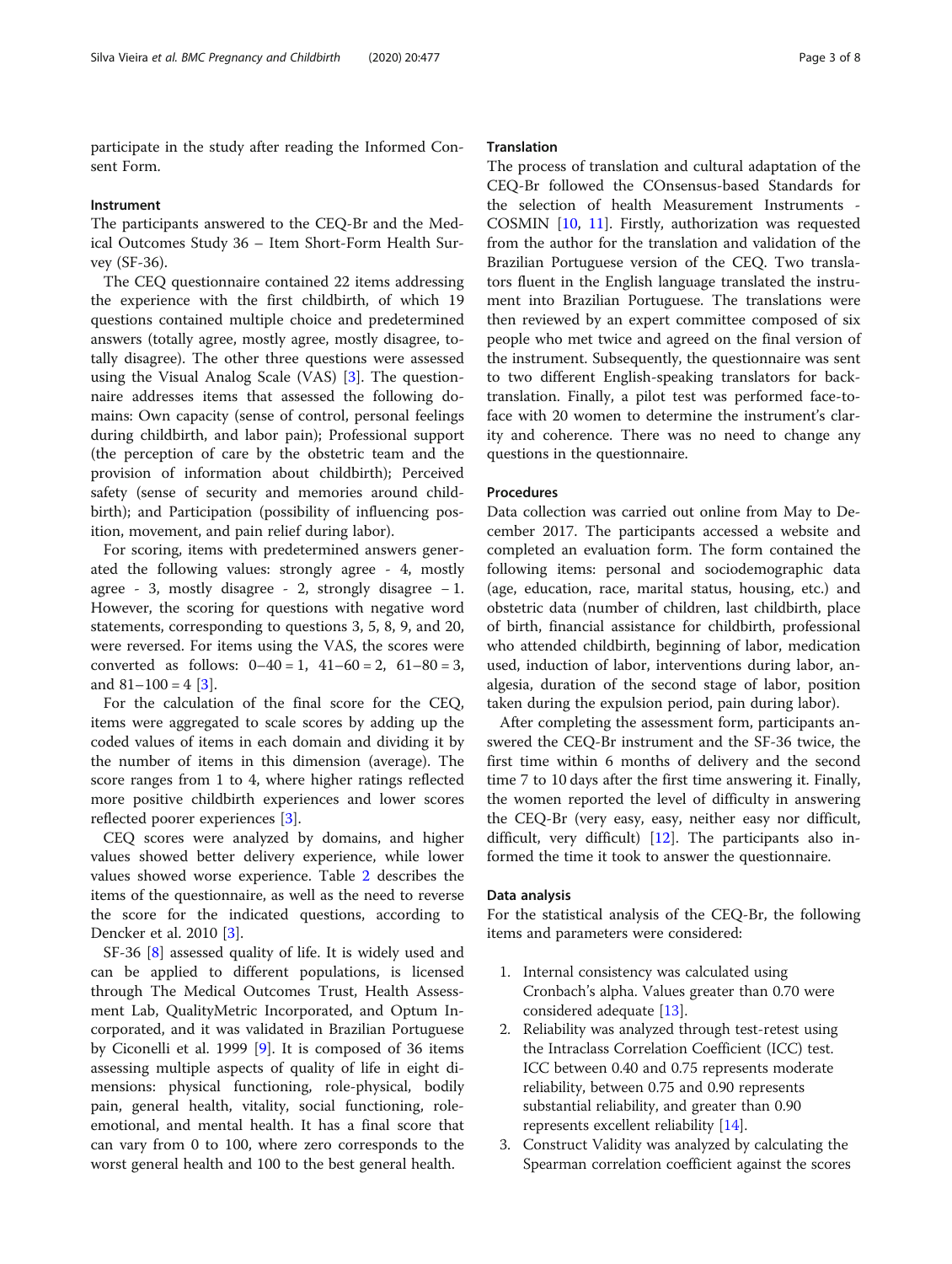#### <span id="page-3-0"></span>Table 2 Items Covered in the CEQ and Reverse scoring

| Number Item                            | Item                                                                                                           |  |  |
|----------------------------------------|----------------------------------------------------------------------------------------------------------------|--|--|
| Domain: Own Capacity (8 items)         |                                                                                                                |  |  |
| 1                                      | Labor and birth went as I expected.                                                                            |  |  |
| 2                                      | I felt strong during labor and birth.                                                                          |  |  |
| 4                                      | I felt capable during labor and birth.                                                                         |  |  |
| $5^a$                                  | I was tired during labor and birth.                                                                            |  |  |
| 6                                      | I felt happy during labor and birth.                                                                           |  |  |
| 19                                     | I felt that I handled the situation well.                                                                      |  |  |
| 20 <sup>a</sup>                        | As a whole, how painful did you feel childbirth was?                                                           |  |  |
| 21 <sup>b</sup>                        | As a whole, how much control did you feel you had during childbirth?                                           |  |  |
| Domain: Professional Support (5 items) |                                                                                                                |  |  |
| 13                                     | The professional who accompanied my delivery devoted enough time to me.                                        |  |  |
| 14                                     | The professional who accompanied my delivery devoted enough time to my partner.                                |  |  |
| 15                                     | The professional who accompanied my delivery kept me informed about what was happening during labor and birth. |  |  |
| 16                                     | The professional who accompanied my delivery understood my needs.                                              |  |  |
| 17                                     | I felt very well cared by the professional who accompanied my delivery.                                        |  |  |
| Domain: Perceived Security (6 items)   |                                                                                                                |  |  |
| 3 <sup>a</sup>                         | I felt scared during labor and birth.                                                                          |  |  |
| 7                                      | I have many positive memories from childbirth.                                                                 |  |  |
| $8^{\rm a}$                            | I have many negative memories from childbirth.                                                                 |  |  |
| 9 <sup>a</sup>                         | Some of my memories fromo childbirth make me feel depressed.                                                   |  |  |
| 18                                     | My impression of the team's medical skills made me feel secure.                                                |  |  |
| 22 <sup>b</sup>                        | As a whole, how secure did you feel during childbirth?                                                         |  |  |
| Domain: Participation (3 items)        |                                                                                                                |  |  |
| 10                                     | I felt I could have a say whether I could be up and about or lie down.                                         |  |  |
| 11                                     | I felt I could have a say in deciding my birthing position.                                                    |  |  |
| 12                                     | I felt I could have a say in the choice of pain relief.                                                        |  |  |
| <sup>a</sup> Reverse scoring           |                                                                                                                |  |  |

b Visual Analog Scale

of each SF-36 dimension (physical functioning, rolephysical, bodily pain, general health, vitality, social functioning, role-emotional, and mental health). Correlations with  $r \ge 0.30$  to 0.60 were considered moderate, and correlations with  $r \geq 0.60$  were considered good [\[13](#page-6-0), [14\]](#page-6-0).

- 4. The measurement error was calculated by dividing the standard deviation of the means by the differences by the square root of 2 [[14\]](#page-6-0).
- 5. Floor and ceiling effects was determined by 15% threshold for patients achieving the highest and lowest score to define a ceiling and floor effect, respectively [\[15\]](#page-6-0)
- 6. A significance level of 5% was adopted.

## Results

A total of 320 eligible women were identified through records in health centers and from them, 308 primiparous women, during postpartum period, answered the instruments CEQ-Br, and SF-36 once. One hundred and four women agreed to answer the CEQ-Br twice (test-retest with 10 days between 1st and 2nd CEQ-Br answers). Reasons for declining participation were: uninterested to participate ( $n = 20$ ), caring for the baby hindered ( $n =$ 158), or lack of time  $(n = 42)$ .

Characteristics of study participants were shown in Table [3](#page-4-0). The mean age of participants in this study was  $31.1 \pm 8.7$  years, most women are Caucasian (68%), primiparous (71.1%), and underwent spontaneous vaginal delivery (89.9%), without instrumented delivery (96.1%).

Table [4](#page-5-0) presented the results obtained in each domain of the CEQ-Br, as well as its total score and internal consistency data. Cronbach's alpha for the total scale was 0.89, and for the subscales: own capacity 0.76; professional support 0.91; perceived safety 0.83; and for participation 0.69. These results demonstrated that internal consistency was high or very high for all domains, therefore the CEQ-Br can be considered an adequate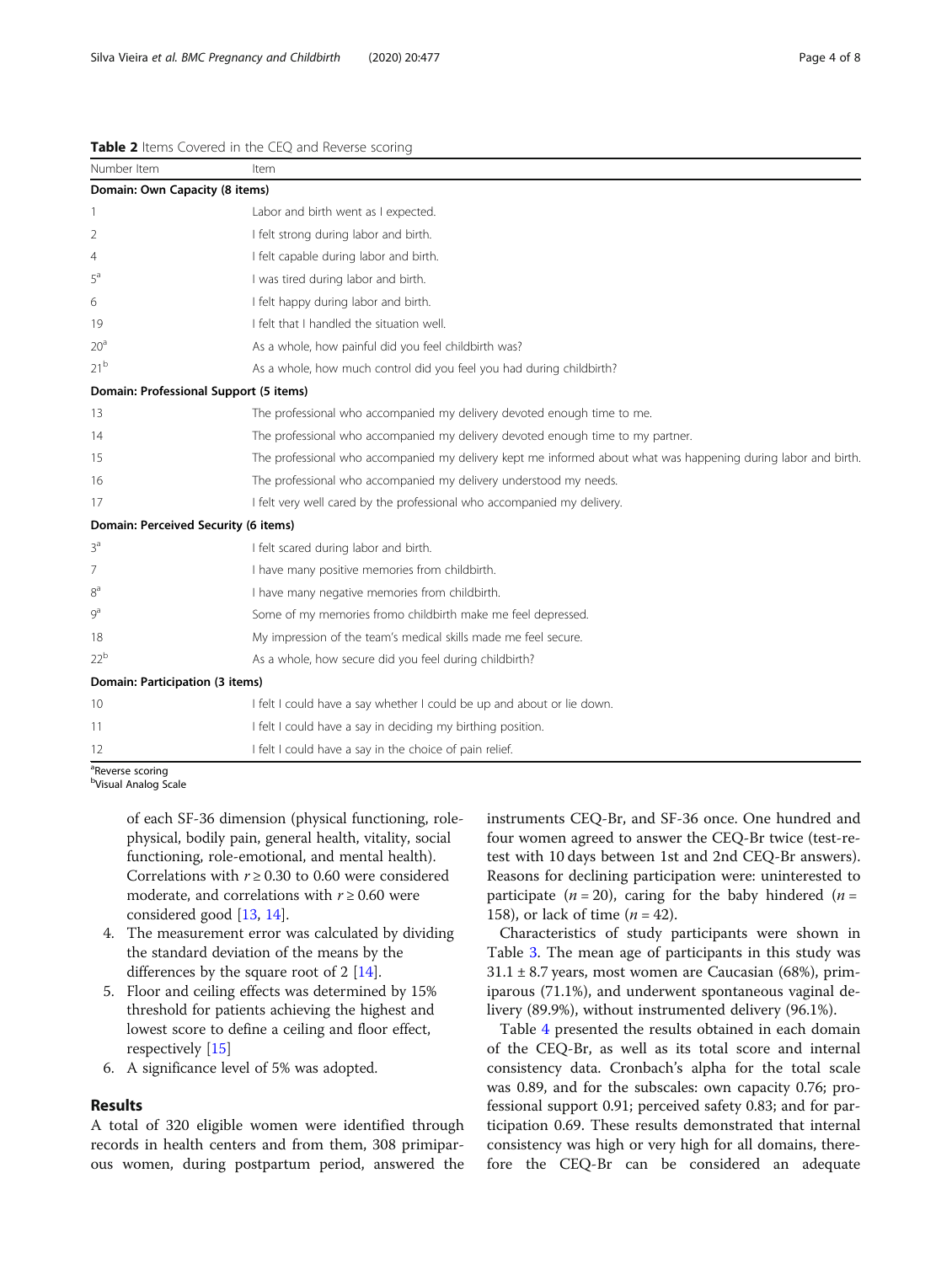<span id="page-4-0"></span>questionnaire to evaluate the experience of childbirth in Brazilian women.

Table [5](#page-5-0) described the construct validity analyzed through the relationship between the CEQ-Br and SF-36 instruments. The results presented are the total scores of this relationship in each dimension of the SF-36 questionnaire.

In this study, there was no ceiling and floor effect for the CEQ-Br total score analysis. The participants rated their level of difficulty in answering the questionnaire and the results were: 97 participants (31.5%) rated it as easy, 43 participants (14%) rated it as very easy, 124 (40.3%) neither easy nor difficult, 36 (11.7%) rated it as difficult, and 8 (2.6%) very difficult. The time required to answer the CEQ-Br was also collected and the results were: less than 5 min (57.6%), 6–10 min (16.8%), 11–15 min (22%), 16–20 min (2.3%), unknown (1.3%).

## **Discussion**

The current study performed the translation into Brazilian Portuguese, cross-cultural adaptation, and validation of the CEQ-Br and analyzed the following psychometric properties of the instrument: internal consistency (Cronbach's alpha), test-retest (ICC), construct validity, and margin of error. The values found in the present study are very similar to the results found in other validation studies [\[2,](#page-6-0) [4](#page-6-0)–[6,](#page-6-0) [13\]](#page-6-0).

The reliability performed between the first and second CEQ-Br applications with a 10-day interval by test-retest yielded results considered substantial for all CEQ-Br domains and the margin of error was considered good, showing that the CEQ-Br can be considered a reliable questionnaire in scientific research and clinical practice for the assessment of the experience of childbirth in Brazilian women. For the construct validity of the CEQ-Br, a good correlation was identified between the total CEQ-Br score and all SF-36 domains. The SF-36 is widely used for analyzing construct validity in patientreported health measurement instruments such as the Brazilian Portuguese versions of the Neck/Bournemouth Questionnaire [\[16\]](#page-6-0) and the Chronic Liver Disease Questionnaire [\[17](#page-6-0)]. Participants reported that the CEQ-Br was easy to answer, and only 14.3% of women considered it difficult or very difficult to answer. Similar results were reported in other CEQ validations [[2,](#page-6-0) [4,](#page-6-0) [5\]](#page-6-0).

This study followed the COSMIN guideline [[10,](#page-6-0) [11\]](#page-6-0) to perform the translation and cultural adaptation of CEQ-Br. The recommended steps were carefully followed including the initial translation by two translators fluent in English, the synthesis of the translation, the back translation by two other translators fluent in the original language of the instrument, the review of versions, and consensus by a committee of experts. The sample size of this study can be considered good, having the adequate

## Table 3 Characteristics of Participants

| Variables                                                    | n (%)       |
|--------------------------------------------------------------|-------------|
| <b>Education Level</b>                                       |             |
| Primary Education                                            | 11 (3.5%)   |
| Secondary Education                                          | 66 (21.4%)  |
| Tertiary Education                                           | 231 (75%)   |
| Race                                                         |             |
| Asian                                                        | 8 (25.9%)   |
| Caucasian                                                    | 212 (68%)   |
| Indigenous                                                   | 2(6.4%)     |
| Do not wish to declare                                       | 7 (2.2%)    |
| Mixed/Black                                                  | 79 (25.6%)  |
| <b>Marital status</b>                                        |             |
| Cohabiting                                                   | 297 (96.4%) |
| Not cohabiting                                               | 11 (3.5%)   |
| Number of children                                           |             |
| 1                                                            | 220 (71.4%) |
| 2                                                            | 67 (21.7%)  |
| 3                                                            | 12 (3.8%)   |
| 4                                                            | 7 (2.2%)    |
| <b>Local Birth</b>                                           |             |
| Hospital Birth                                               | 285 (92.5%) |
| Home Birth                                                   | 23 (7.4%)   |
| <b>Financial Assistance for Childbirth</b>                   |             |
| Public Health Service                                        | 131 (42.5%) |
| Health Insurance                                             | 109 (6.1%)  |
| Private                                                      | 68 (22%)    |
| <b>Childbirth attendants (multiple options were allowed)</b> |             |
| Obstetrician                                                 | 241 (78.2%) |
| Obstetric nurse                                              | 193 (62.6%) |
| Doula                                                        | 88 (28.6%)  |
| Midwife                                                      | 16 (5.2%)   |
| <b>Onset of Labor</b>                                        |             |
| Spontaneous                                                  | 277 (89.9%) |
| Induced                                                      | 31 (10%)    |
| Type of delivery                                             |             |
| Spontaneous vaginal                                          | 296 (96.1%) |
| Instrumental (Forceps or Vacuum Extractor)                   | 12 (3.9%)   |
| Nonpharmacological methods                                   | 187 (39.3%) |
| Analgesia during childbirth                                  |             |
| Epidural block                                               | 31 (10.1%)  |
| Spinal anesthesia                                            | 20 (6.5%)   |
| Block of pudendal nerve                                      | $1(0.3\%)$  |
| Participant did not know what to answer                      | 18 (5.8%)   |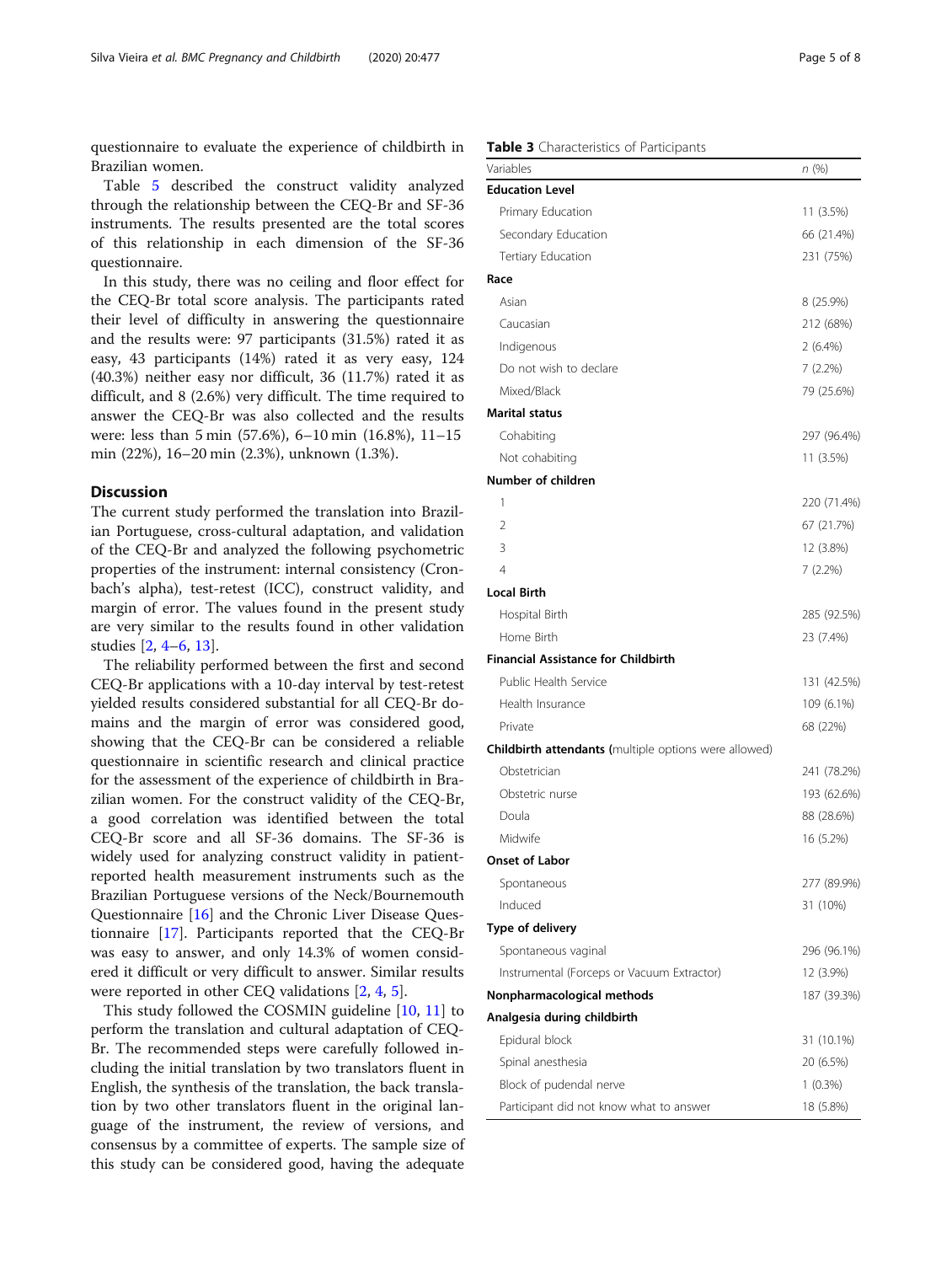| Domain               | Score results in each domain<br>(mean and standard deviation) | Internal Consistency<br>(Cronbach's Alpha) | Test-retest<br>(ICC) | Margin of error |
|----------------------|---------------------------------------------------------------|--------------------------------------------|----------------------|-----------------|
| Own Capacity         | 23.6 $(\pm 4.4)$                                              | $0.76*$                                    | 0.82                 | 5.5%            |
| Professional Support | $17 (\pm 4.2)$                                                | $0.91*$                                    | 0.89                 | 4.9%            |
| Perceived Safety     | 19.7 $(\pm 4)$                                                | $0.83*$                                    | 0.86                 | 5.1%            |
| Participation        | $6.7 (\pm 3.5)$                                               | $0.69*$                                    | 0.72                 | 4.8%            |
| Total score          | 66.9 $(\pm 10.6)$                                             | $0.89*$                                    | 0.90                 | 5.2%            |
| <b>Results</b>       |                                                               | High                                       | <b>Substantial</b>   | Good            |

<span id="page-5-0"></span>Table 4 Internal Consistency and reliability of CEQ-Br domains

 $*$  all correlations were statistically significant  $p < 0.05$ 

number of participants needed to analyze all proposed measurement properties [\[13](#page-6-0)].

A limitation of this study is the lack of a confirmatory factor analysis (CFA), because we needed a larger sample size  $> 400$  participants to perform it [\[18,](#page-6-0) [19\]](#page-6-0). The CFA is an important method to validate the structure of the translated instrument. Psychometric properties, including specificity and sensitivity of the CEQ-Br need to be further explored in future studies. Other limitation of this study, referring participants' level of education, as most of them had tertiary education, which may not properly represent the general population of Brazil. According to census data from 2016, 51% of the population aged 25 and over had at most completed primary education and only 15.3% of the population had completed tertiary education [\[20](#page-6-0)].

The eligibility criteria used in our study were similar to those adopted in the validations of the CEQ developed in the United Kingdom, Spain, and Sweden [\[2](#page-6-0)–[4](#page-6-0)], and in the present study, the participants were multiparous and primiparous. The participants of the studies from China [\[5](#page-6-0)] and Spain [[3](#page-6-0)] have similar schooling level, the present study, developed in Brazil, included a sample with higher schooling level than the Chinese and Spanish studies. In the Brazilian study sample, the age was similar to that presented by the samples of the studies from the United Kingdom [\[2](#page-6-0)], Spain [\[3](#page-6-0)] and Sweden [[4\]](#page-6-0). Regarding delivery mode, the sample from the Brazilian study had higher levels of spontaneous delivery when compared to the studies run in the United

Table 5 CEO-Br Construct Validity in relation to the SF-36

| SF-36 Domain         | CEQ-B |  |  |  |
|----------------------|-------|--|--|--|
| Physical functioning | 0.68  |  |  |  |
| Role-physical        | 0.73  |  |  |  |
| Bodily pain          | 0.73  |  |  |  |
| General health       | 0.77  |  |  |  |
| Vitality             | 0.68  |  |  |  |
| Social functioning   | 0.79  |  |  |  |
| Role-emotional       | 0.82  |  |  |  |
| Mental health        |       |  |  |  |

Kingdom  $[2]$  $[2]$ , Spain  $[3]$  $[3]$  $[3]$ , and Iran  $[6]$  $[6]$ . The reliability result found for the total score of the CEQ-Br is similar to that found in the study in the United Kingdom [[4](#page-6-0)].

The method used to answer the CEQ-Br was through an online platform, similar to how it was done for the validation of the questionnaires in the United Kingdom [[4\]](#page-6-0) and China [\[5](#page-6-0)]. Ceiling and floor effects were not found in this study, similar to the reports from the validation studies from Spain [[2\]](#page-6-0), the United Kingdom [\[4](#page-6-0)], and China [\[5](#page-6-0)].

Some specific cultural factors can influence maternal satisfaction. Çalik et al. [\[20\]](#page-6-0) report that women who had their labor induced and received no pain relief methods or had an episiotomy were less satisfied with their labor. Among the study population, only 39.3 and 16.9% of the participants received pain relief, including pharmacological or nonpharmacological methods, respectively. it is important to note that cesarean section was the most common mode of delivery in Brazil, in the 2014–2016 period, comprehending 56% of all births [[21](#page-6-0)]. Negative perceptions of vaginal delivery, related to the fear of labor pain, and also issues such as the fear of not being able to give birth and low quality of care were the aspects most often cited to justify the preference for caesarean section for Brazilian women [[22\]](#page-7-0).

The CEQ domains assess a woman's own capacity in childbirth and can then measure how strong or how tired she felt in going through childbirth. The questionnaire also assesses the relationship between the team of health professionals and the parturient. The use of validated questionnaires in the country is very important for the health team to understand the women's birth experience and impact of procedures used during delivery in the postpartum period. Perceived safety, i.e. the feeling of being safe during childbirth, can generate positive or negative memories around that time, which along with fears, can trigger postpartum depression or traumatic stress [[1\]](#page-6-0). The domain Participation assesses women's decisions around childbirth, and knowledge of all these factors presented from the CEQ domains are of great value, as they imply a reduction in the negative impacts that may result from the experience of childbirth  $[1-3]$  $[1-3]$  $[1-3]$  $[1-3]$  $[1-3]$ .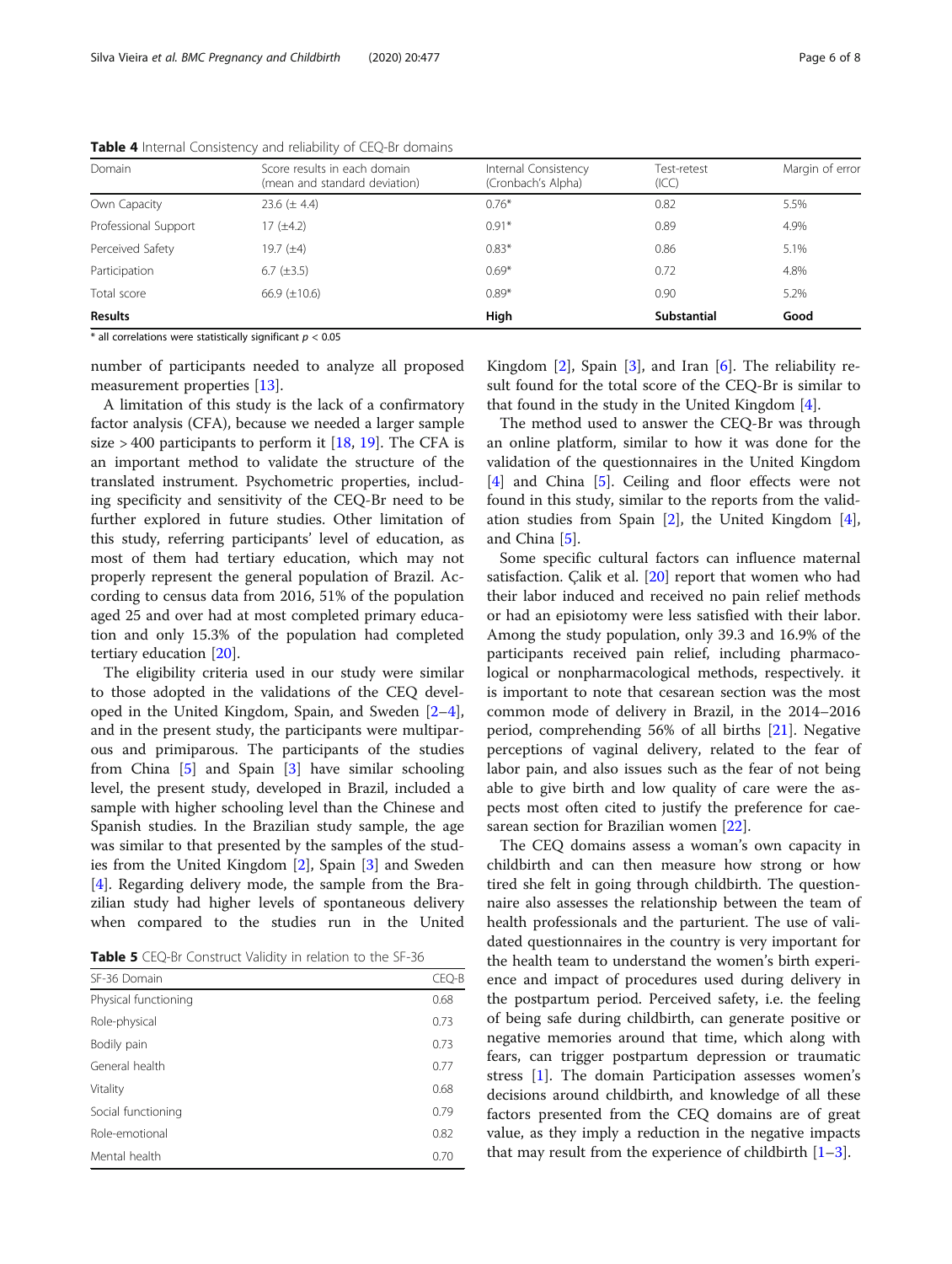<span id="page-6-0"></span>The CEQ-Br is an instrument that assesses the experience of childbirth. Given the importance of evaluating the way women refer to their experience, the translation into Brazilian Portuguese and validation of this instrument are of paramount importance and allow the use of this questionnaire in scientific research, clinical practice, and decision making. Future studies should investigate and to compare different samples of Brazilian women in relation to their childbirth experiences using the CEQ-Br, as well as the impact of new strategies to promote and enhance positive experiences.

#### Conclusion

This study performed the translation, adaptation, and validation of the Brazilian Portuguese version of the Childbirth Experience Questionnaire (CEQ-Br). The results showed that the instrument is valid and reliable and can be used in the Brazilian population to evaluate the childbirth experience in both primiparous and multiparous women.

#### Abbreviations

CEQ: Childbirth Experience Questionnaire; CEQ-B: Childbirth Experience Questionnaire - Brazilian Portuguese version; SF-36: Medical Outcomes Study 36-Item Short-Form Health Survey; ICC: Intraclass correlation coefficient; ICF: Informed Consent Form; VAS: Visual Analog Scale; Self-reported: Patientreported outcome

#### Acknowledgements

Not applicable.

### Authors' contributions

RCMSV - acquisition data and analysis, interpretation of data, approved the submitted version. CHJF - interpretation of data, have drafted the work or substantively revised it, approved the submitted version. RCC - interpretation of data, have drafted the work, approved the submitted version. MLRP – acquisition data and analysis, approved the submitted version. ACSB - have drafted the work, approved the submitted version. PD – conception, design of the work, data analysis interpretation of data, approved the submitted version. The author(s) read and approved the final manuscript.

#### Funding

This study was financed in part by Coordenação de Aperfeiçoamento de Pessoal de Nível Superior – Brasil (CAPES) – Finance Code 001. CAPES. CAPES provided necessary infrastructure for research to be developed.

#### Availability of data and materials

Authors will make data of this study available upon formal request (Patricia Driusso - [pdriusso@ufscar.br\)](mailto:pdriusso@ufscar.br). All data generated or analyzed during this study was included in this published article.

#### Ethics approval and consent to participate

The study was approved by the Research Ethics Committee of the Federal University of São Carlos, registration number 1406843. The written consent was obtained from participants.

#### Consent for publication

Not Applicable.

#### Competing interests

The authors declare no conflict of interest.

#### Author details

<sup>1</sup>Department of Physical Therapy, Women's Health Research Laboratory, Federal University of São Carlos (UFSCar), São Carlos, Brazil. <sup>2</sup>Department of Health Sciences, Ribeirão Preto Medical School, University of São Paulo (USP), Av. Bandeirantes, Monte Alegre, Ribeirao Preto, SP, Brazil. <sup>3</sup>Department of Gynecology and Obstetrics, Faculty of Medicine, University of São Paulo (USP), São Carlos, Brazil.

## Received: 22 April 2020 Accepted: 11 August 2020 Published online: 20 August 2020

#### References

- 1. Carquillat P, Vendittelli F, Perneger T, Guittier MJ. Development of a questionnaire for assessing the childbirth experience (QACE). BMC Pregnancy Childbirth. 2017;17(1):279.
- 2. Soriano-Vidal FJ, Oliver-Roig A, Cabrero-García J, Congost-Maestre N, Dencker A, Richart-Martínez M. The Spanish version of the childbirth experience questionnaire (CEQ-E): reliability and validity assessment. BMC Pregnancy Childbirth. 2016;16:372.
- 3. Dencker A, Taft C, Bergqvist L, Lilja H, Berg M. Childbirth experience questionnaire (CEQ): development and evaluation of a multidimensional instrument. BMC Pregnancy Childbirth. 2010;10:81.
- 4. Walker KF, Wilson P, Bugg GJ, Dencker A, Thornton JG. Childbirth experience questionnaire: validating its use in the United Kingdom. BMC Pregnancy Childbirth. 2015;15:86.
- 5. Zhu X, Wang Y, Zhou H, Qiu L, Pang R. Adaptation of the childbirth experience questionnaire (CEQ) in China: a multisite cross-sectional study. PLoS One. 2019;14(4): e215373.
- 6. Abbaspoor Z, Moghaddam-Banaem L, Ronaghi S, Dencker A. Translation and cultural adaptation of the childbirth experience questionnaire (CEQ) in Iran. Iran J Nurs Midwifery Res. 2019;24(4):296.
- 7. Fayers PM, Machin D. Quality of life. Chichester: Wiley; 2000. Available from: http://doi.wiley.com/<https://doi.org/10.1002/0470846283>.
- 8. Ware JE, Sherbourne CD. The MOS 36-item short health survey (SF-36). I. Conceptual framework and item selection. Med Care. 1992;30(6):473–83.
- 9. Ciconelli RM, Ferraz MB, Santos W, Meinão I, Quaresma MR. Tradução para a língua portuguesa e validação do questionário genérico de avaliação de qualidade de vida SF-36 (Brasil SF-36). A reliable and validity of life outcome measure. Rev. Bras. Reumatologia. 1999;39(3):143–50.
- 10. Mokkink LB, Terwee CB, Patrick DL, Alonso J, Stratford PW, Knol DL et al. COSMIN checklist manual. 2012. Available from: [http://fac.ksu.edu.sa/sites/](http://fac.ksu.edu.sa/sites/default/files/cosmin_checklist_manual_v9.pdf) [default/files/cosmin\\_checklist\\_manual\\_v9.pdf.](http://fac.ksu.edu.sa/sites/default/files/cosmin_checklist_manual_v9.pdf)
- 11. Beaton DE, Bombardier C, Guillemin F, Ferraz MB. Guidelines for the process of cross-cultural adaptation of self-report measures. Spine. 2000;25(24):3186–91.
- 12. Jamieson S. Likert scales: hoe to (ab) use them. Med Educ. 2004;38(12): 1217–8.
- 13. Terwee CB, Mokkink LB, Knol DL, Ostelo RWJG, Bouter VHCW. Rating the methodological quality in systematic reviews of studies on measurement properties: a scoring system for the COSMIN checklist. Qual Life Res. 2012; 21:651–7.
- 14. Vet HCW, Mokkink LB, Mosmuller DG, Twerve CB. Spearman-Brown prophecy formula and Cronbach's alpha: different faces of reability and opportunities for new applications. J Clin Epidemiol. 2017;85:45–9.
- 15. Terwee C, Bot MR, Bot M, et al. Quality criteria were proposed for measurement properties of health status questionnaires. J Clin Epidemiol. 2007;60:34–42.
- 16. Kamonseki DH, Cedin L, Tavares-Preto J, Peixoto BO, Rostelato-Ferreira S. Translation and validation of neck Bournemouth questionnaire to Brazilian Portuguese. Rev Bras Reumatol. 2017;57(2):141–8.
- 17. Mucci S, de Albuquerque CV, Gonzalez AM, Geocze L, Geocze S, de Jesus Lopes Filho G, De Marco MA, Parise ER, Martins LA. Validation of the Brazilian version of Chronic Liver Disease Questionnaire. Qual Life Res. 2013; 1:167–72.
- 18. Yuan KH, Bentler PM. Three likelihood-based methods for mean and covariance structure analysis with nonnormal missing data. Sociol Methodol. 2000;30:165–200.
- 19. Kyriazos TA. Applied psychometrics: sample size and sample power onsiderations in factor analysis (EFA, CFA) and SEM in general. Psychology. 2018;9:2207–30.
- 20. Çalik KY, Karabulutlu Ö, Yavuz C. First do no harm interventions during labor and maternal satisfaction: a descriptive cross-sectional study. BMC Pregnancy Childbirth. 2018;18:415.
- 21. Knobel R, Lopes TJP, Menezes MO, Andreucci CB, Gieburowski JT, Takemoto MLS. Cesarean-section Rates in Brazil from 2014 to 2016: Cross-sectional